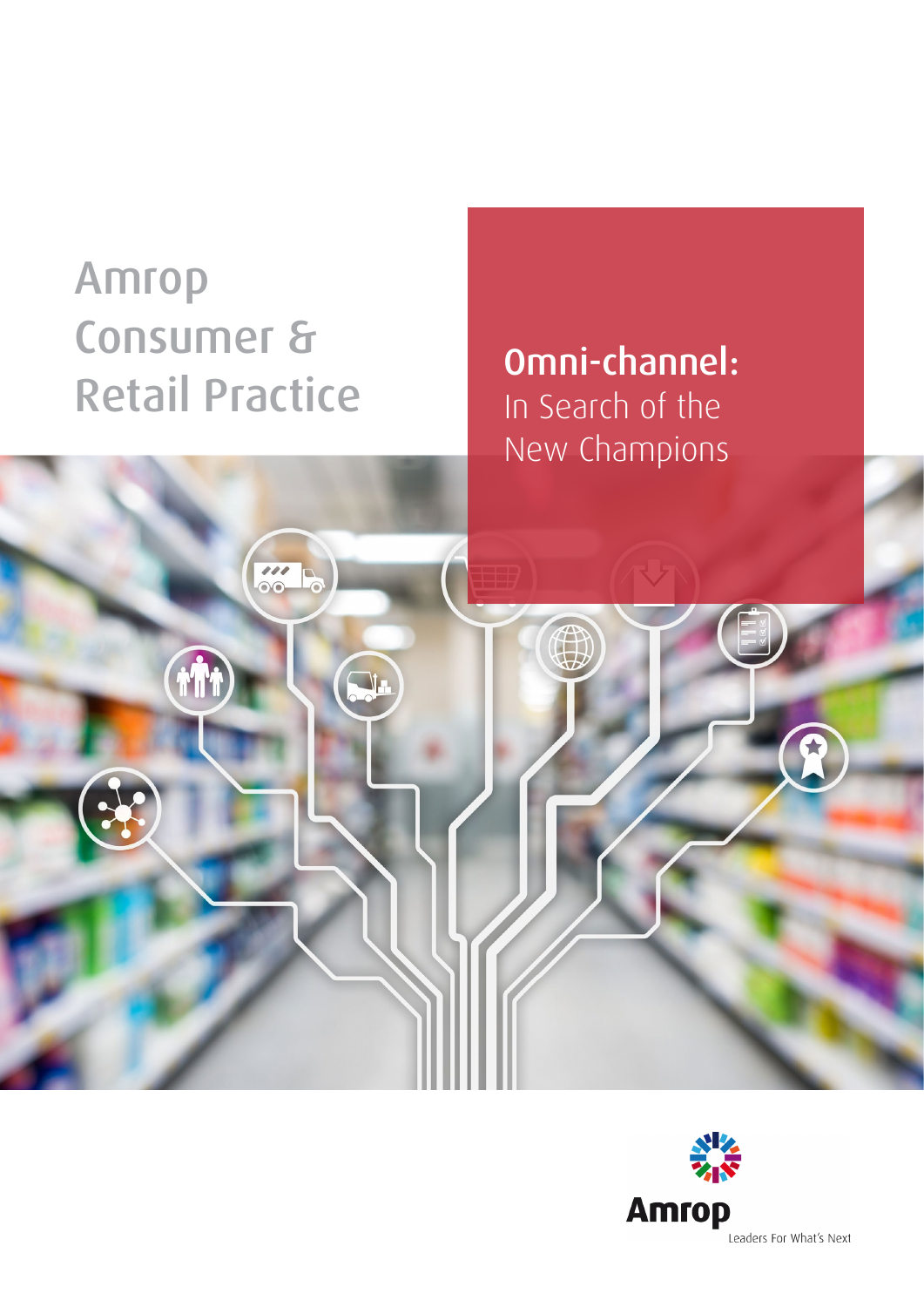# Omni-Channel

In Search of the New Champions



In Canada, a large and venerable mass-merchant faces a serious rethink if it is to install Customer Centricity in a shift from 'art' to 'science.' In China, the e-commerce team of one of the world's most renowned retailers is confused and frustrated by constant changes in strategic direction.

From the Agora of ancient Ephesus, to Ming Dynasty Macau and Victorian Covent Garden, retailing is perhaps the world's oldest industry. Today, it is undergoing a paradigm shift. Even the most proficient leaders face a host of challenges in the quest to compete in the omni-channel race.

In this article, we set the scene, report from the talent management frontline and present the ideal profile for that most elusive of candidates – the omni-channel champion.

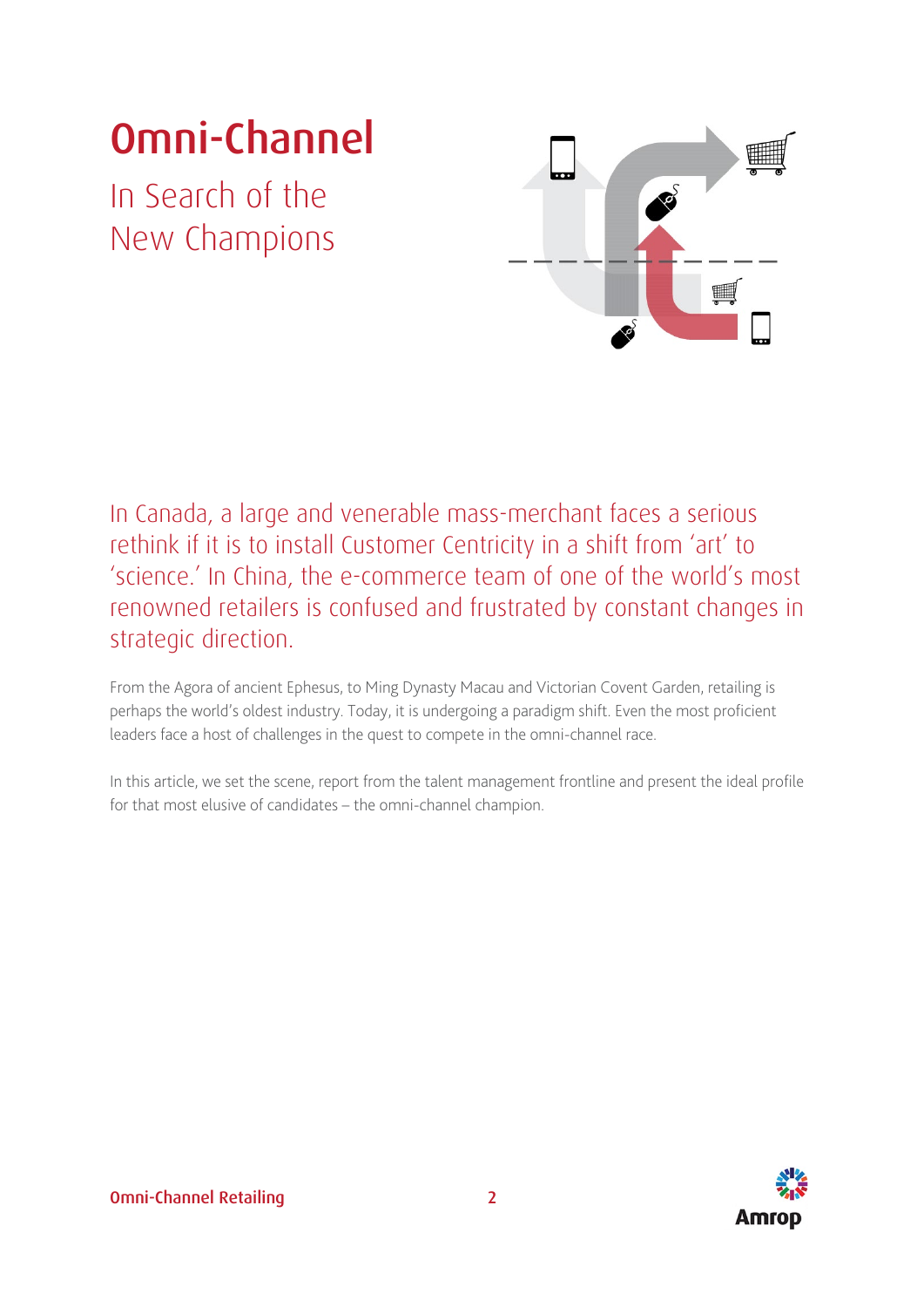# From Transaction to Journey

How can established retailers join the dots between traditional and evolving transactional forms and create a win-win for all? It seems like a simple enough question. The starting hypothesis seems simple, too: traditional business functions in isolation can no longer satisfy customer needs. Yet finding the answers is no easy matter. To connect with all the touchpoints in the customer journey, retailers must interrogate and overhaul their functional structure to create a process-oriented, omni-channel engine. This engine (also multi-channel, cross-channel, or no line) is deprioritizing employees' functional *goals* in favor of an end-to-end, omni-channel *mission*. As we shall see, organizational design is only the start of the problem.

#### Need For Speed

Many classic retailers still operate relatively separate commercial channels. Mail-order, brick and mortar, e- and m-commerce. Almost all are under pressure to change. Yet the transformation typically takes three to five years - a time span highly influenced by 'make, buy or partner' decisions.

Whatever the choice, the biggest leadership challenge lies in mobilizing individual business support functions and employees towards an end-benefit goal. It means basing *business* performance on *process* performance, engineering strategic and operational targets enabling both management and employees to align around *customer lifetime value*. Make buy or partner decisions call for different leadership skills. Where – and how - can these be found?

#### Needles and Haystacks

Given the proliferation of multi-channel activity, first-class leaders in the discipline are highly sought-after. On their list of selection criteria we find items such as a strong brand, customer benefit focus, a 'done is better than perfect' culture and a powerful employee value proposition.

These 'omni-channel champions' also expect a compensation model aligned with customer lifetime-value assessment.

Finding such leaders can seem like finding the proverbial needle in a haystack. As such, the search strategy needs to be as innovative as the people it seeks, and include less-than-obvious fields. For example, a computer and accessories retailer might consider a CRM-manager in the surgical instrumentation sector.

A 'more of the same' approach can also appeal to candidates – an offer of career development via the translation of a given role from a smaller to a larger organization - and with this, a broadening of scope.

Unfortunately, identifying and attracting true omni-channel champions, already difficult, is not helped by relentless time pressure and this can all increase the risk of casting errors. Executive search firms need agility, focus and expertise in the field as well as a market position that gives them the best chance of overcoming crippling off-limits constraints.



Omni-Channel Retailing 3

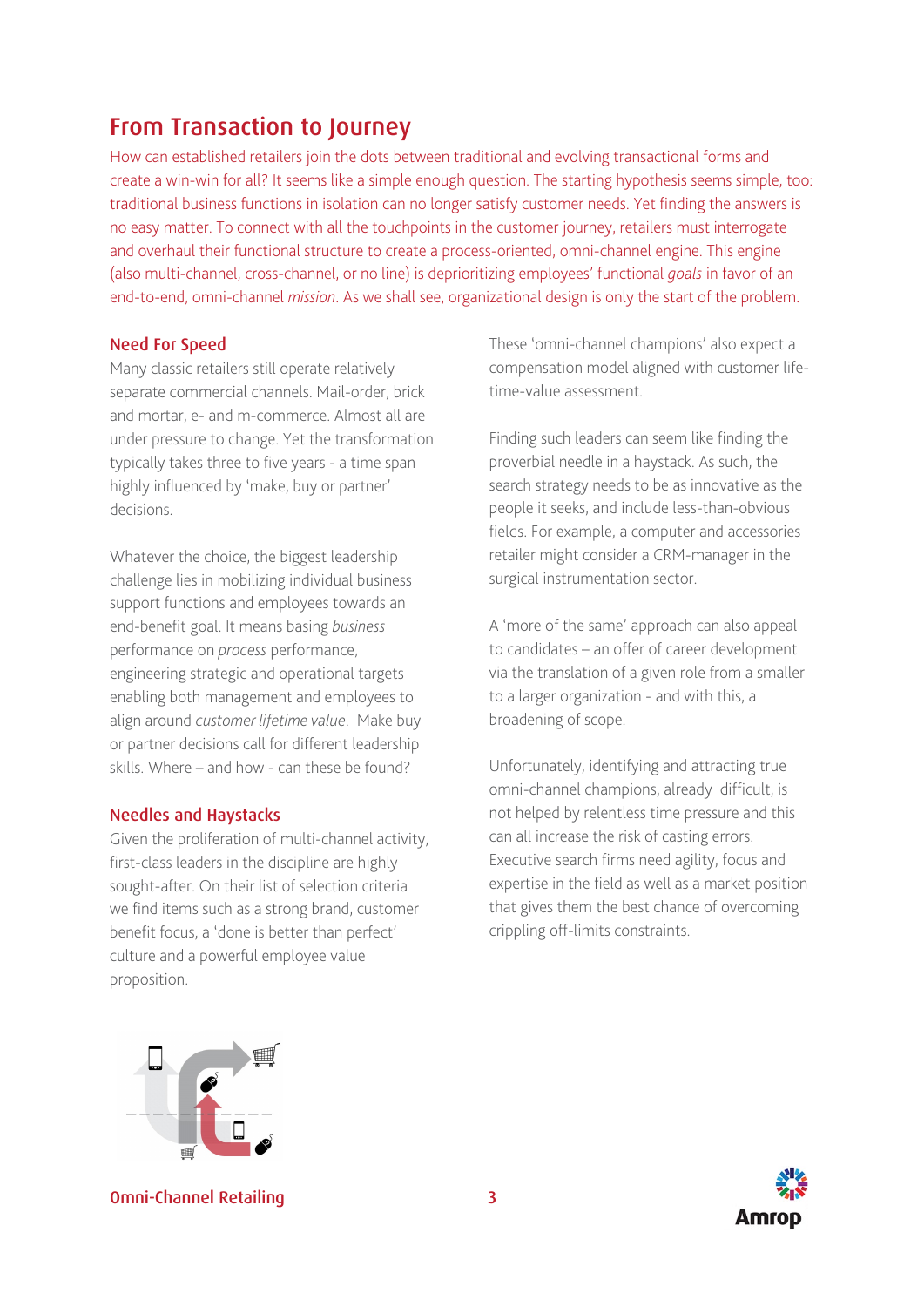"Firstly, we need to recognize that we have historically been a merchandising organization pushing product out to the customer. Now we are looking to be guided by the customer before merchandising decisions are made."

# Talent Management in Action



#### Canada

#### *New paradigm, new mindset*

An \$11 billion mass merchant has a rich heritage, multiple banners and a combined corporate/franchise business model. Competition has intensified over the years, demanding that the company must reinvent itself if it is to maintain its historical dominance. The most critical strategic initiative has been the creation of a customer-centric business model. Throughout the journey, the company has faced strong headwinds from an organization that is being asked change from an 'inside-out' to an 'outside-in' perspective.

Amrop Knightsbridge Partner Lisa Knight met with the company's Customer Marketing and Digital Leaders.

#### Amrop: What does Customer Centricity mean and how does it relate to omni-channel retailing?

Customer Centricity means having a single view of the customer, regardless of how they want to shop. We would say that we want to be everywhere the customer is – all the time. So it cuts across all channels (in store, mobile, ecommerce/social media, etc.)

## Amrop: How do you get customer information and what do you do with it?

Firstly, we need to recognize that we have historically been a merchandising organization pushing product out to the customer. Now we are looking to be guided by the customer before merchandising decisions are made. We want one common customer view that cuts across all of our businesses. Our loyalty program was one of the best in the world but it was anonymous – we didn't collect any customer information. Now we have a similar program attached to a credit card that gives us a point of view into each and every transaction that is happening at store level and on line. It gives us mountains of information that we can dissect and analyze to create a customized/personalized customer strategy.

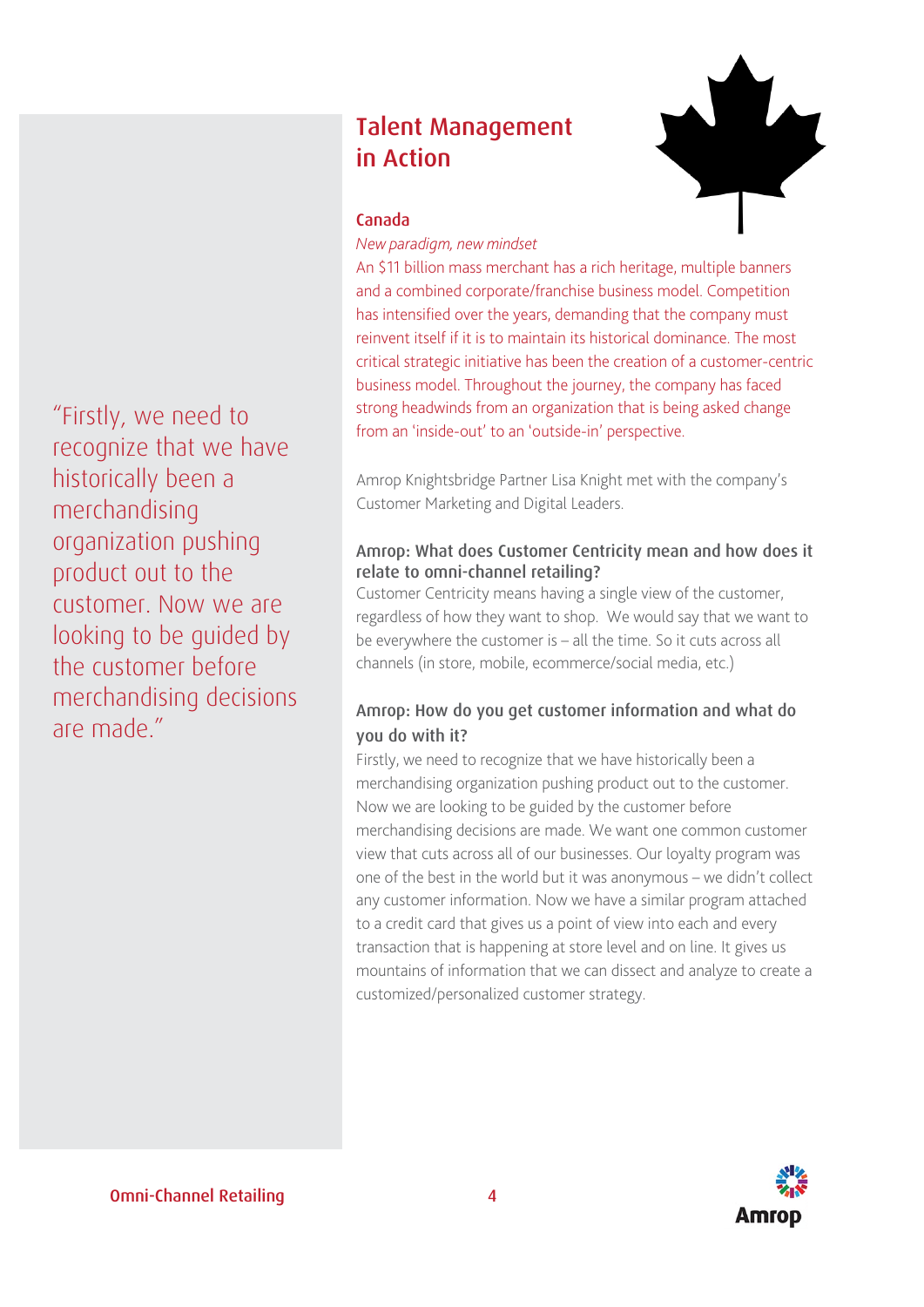### Amrop: Which customers do you most care about?

It is impossible to create programs that address every single customer's needs. We want to focus on our most loyal customers – those that shop with us all the time. We want them to feel special and to give them a truly differentiated experience. Once we have mastered that, we will move to other levels of customer – those that are more opportunistic.

# Amrop: What challenges did you face in getting support for Customer Centricity?

As a merchandising-led company, a Merchandising Manager would source product and get it to the market. We are turning that concept onto its head by saying "here is what the customer wants – now go and get it." Marketing is getting ahead of the merchants – it is at the beginning of the conversation. Let's face it, it hasn't been an easy journey. We have been working at it gradually for the past five years. We needed a rallying cry around chasing the Loyal Customer. Then we translated that into decision making. Our CEO was very supportive and enabled us to succeed. Our merchants have also become advocates.

"Retail was definitely more of an art than a science in days gone by. Merchants had to get the right feel for the product assortment and used their gut to drive their decisions. Our new world dictates a very different skill set."

We have a structural challenge with our franchise model. Our franchisees understand that omni-channel retailing is the way of the world but it will likely mean a decline in foot traffic. We need to ensure that everybody wins with our customer centric model and that we don't erode our franchisees financially.

## Amrop: It takes a different type of person to succeed in this environment. What are the emerging competencies that characterize customer centricity and the omni-channel world?

You are quite correct. Retail was definitely more of an art than a science in days gone by. Merchants had to get the right feel for the product assortment and used their gut to drive their decisions. Our new world dictates a very different skill set. Competencies are:

- Agility (ability to move quickly from one situation to another and able to deal with multiple, sometimes conflicting objectives)
- Critical Thinking (ability to analyze, synthesize, and evaluate information to inform decisions)
- Influencing and Negotiation (ability to affect points of view without control)
- Broad Business Acumen (understanding how multiple disparate functions connect to build interdependencies - more than a functional expert)

### What does success look like?

Success is simple – more loyal customers shopping with us more often.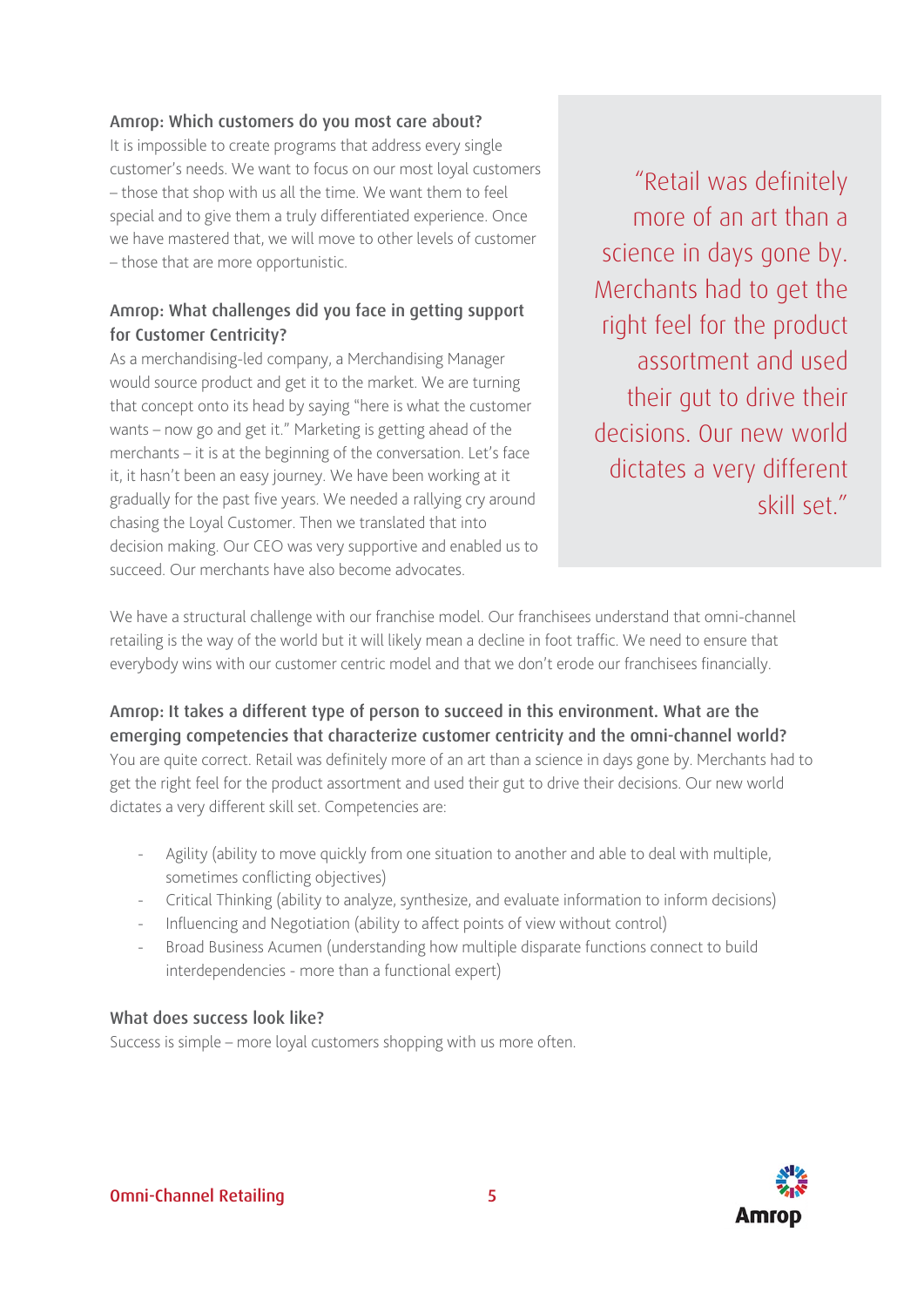### China

*Big potential, small talent pool* The 2009 financial crisis activated a wave of online exploration by offline players in China. Manufacturers Lenovo, Founder, Haier, home appliance retailers Suning and Gome, food players COFCO and Li Ning and



Seven Wolves in apparel– all took the plunge. A new chapter in China's e-commerce had begun.

Established in China is one of the world's largest traditional retailers. Like many peer organizations evolving into an omni-channel model, it now faced a choice - to build its own e-commerce business capability - or acquire. In 2011, the retailer tried to build its own team, deploying an e-commerce head from its global headquarters and hiring an e-commerce team in China. Trouble quickly ensued as the team grew frustrated by multiple and conflicting strategic directions. In early 2012, the project was suspended – and the head of e-commerce replaced. As an alternative strategic approach, the company increased its holding in a local online retailer, making the local retailer its e-commerce arm in China.

Here we present the profile of the head of e-commerce.

- An independent, mature and hands-on e-commerce professional with in-depth understanding of China e-commerce and retail
- A e-commerce leader who can shape the business road map of our e-commerce in China in line with global standards and local wisdom
- Proven in the development and implementation of China e-commerce growth strategy and a track record in building e-business in China for e-retailers, dealers or platform owners
- Proven skills to develop e-commerce infrastructure and system, such as logistics, call centers etc.
- Maturity and tact to interact well with key stakeholders, which includes merchandising, supply chain, IT, finance, public relations and global central e-commerce teams, etc. to leverage on the internal capabilities
- Solid leadership capability to team building, to coach & grow the team into a full-fledged organization
- Systematic, open-minded, good communication skills, a high-level of business conscience, and fit with our organizational culture

The ideal candidate would have extensive experience with a multinational e-retailer, internet dealers, or related sectors. He or she would need an entrepreneurial mindset and the relevant leadership and business management attributes. Yet the search would be difficult. For, despite intense activity in omni-channel in China, the local talent pool is small. People with excellent market exposure thanks to track records serving agile players (such as dangdang.com and JD.com) often lack the language skills and international scope to thrive in a multinational structure. Others may present the skills but demand competitive packages, having been offered stock options by high-tech players such as Tecent or Baidu.



### Omni-Channel Retailing 6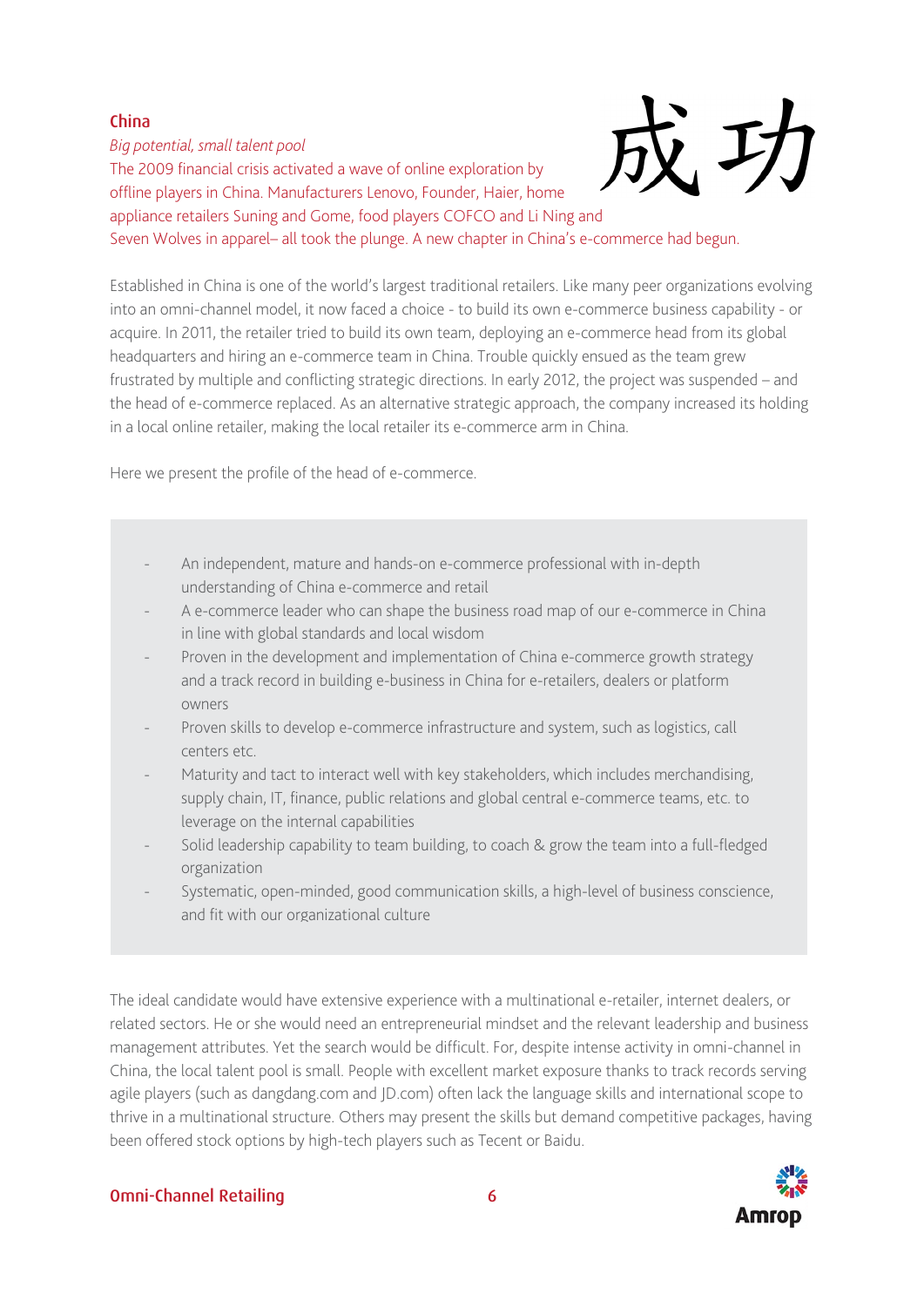# Profiling the Omni-Channel Champion

As businesses worldwide reconfigure around the omni-channel model, Amrop's search activity is intensifying to meet rising demand for exceptional talent. In this final chapter, we synthesize a selection of profiles to go beyond the headlines and investigate the underlying leadership skills of the omni-channel champion.



#### Communication

Omni-channel leadership demands dialogue with all parts and levels of the organization - multiple locations and platforms each with unique dynamics, customer expectations, challenges and profiles. The omni-channel champion is acutely aware of the problems raised by employees and customers alike.

Technological literacy underpins that dialogue. In the omni-channel environment, the geographical dispersion of platforms and divisions limits the frequency of face-to-face encounters. Platforms such as Skype, teleconferencing and texting are becoming the norm. Still, using them effectively – and transcending their limits - demands stamina, perseverence and skill.

One of those skills is active listening. Already a business essential, this finds its fullest expression in omni-channel leadership. Employees facing unfamiliar problems and challenges may find it

difficult to articulate what is really going on. Listening for what is unsaid, as much as for what is said, together with compassionate and objective analysis, all enable the omni-channel champion to get to the nut and devise the right solution together with the team. Ensuring, too, that success, as well as failure, are integrated into learning and innovation.

#### Decision-Making

The potent mix of complexity and urgency characterizing the omni-channel environment might suggest the need for directive leadership. Yet collaborative decision making - crosscompany, cross-functional and crossgenerational – is essential. This is because multiple business platforms make for a rich diversity of employee and customer profiles – also generational. Incisive decision-making means sharing and combining their perspectives and experiences – then inspiring and sustaining common movements.

#### Omni-Channel Retailing 7

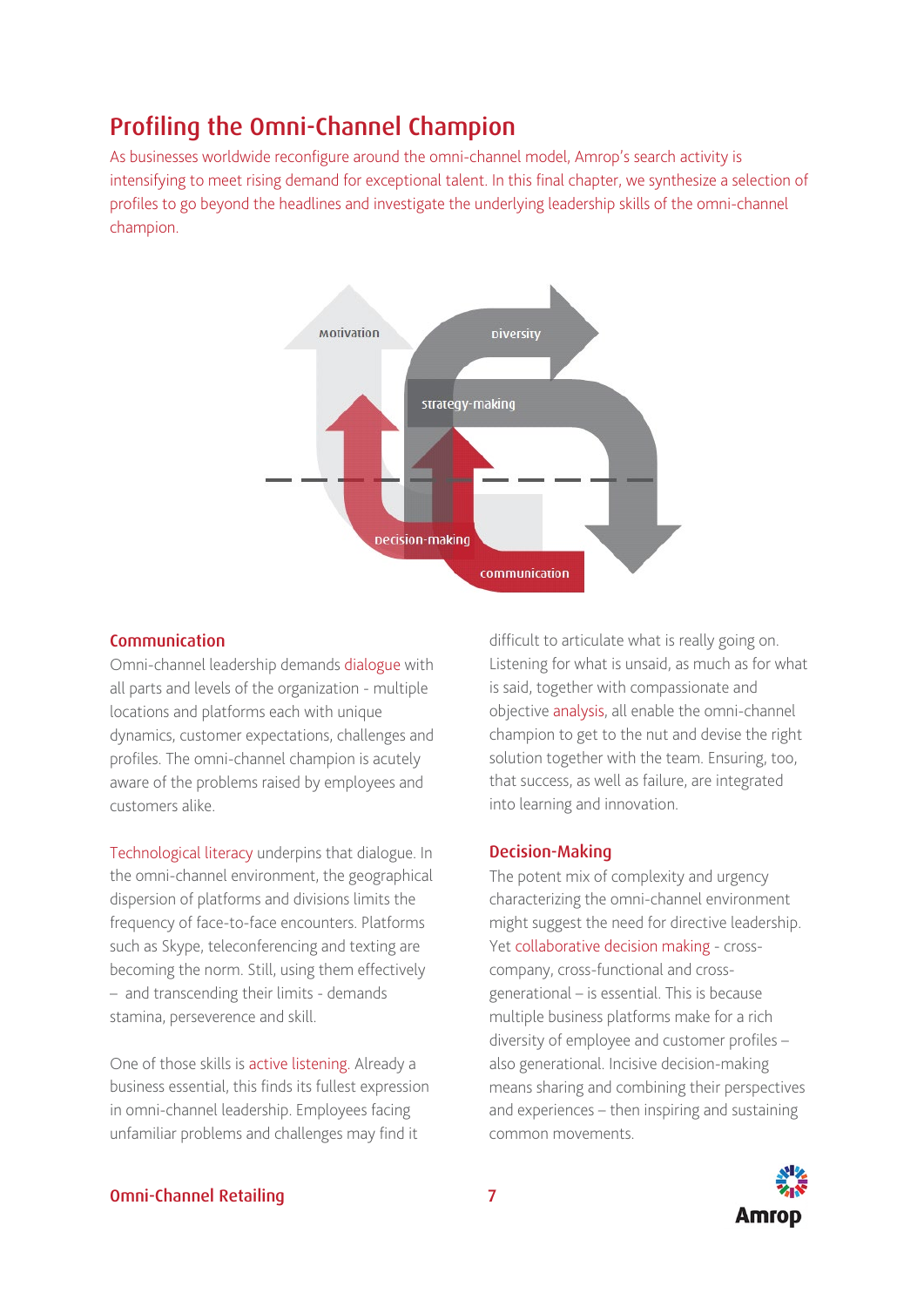#### People Management and Motivating

From work psychologists to business practitioners, few dispute the need for goal setting. Omni-channel retailing is no exception and the omni-channel champion knows how vital it is for all team members to share clear key performance criteria. However, and as we have seen, those performance criteria and related culture may be shifting with the introduction of the omni-channel model. Given the diversity of channels and platforms, it is easier to track targets and performance in a clear and objective way if these are set and communicated clearly upfront. Yet goal setting in a shifting and ambiguous landscape, as we see in the example from China, is particularly tricky. And introducing the right amount of stretch is a fine art. Apply too much stretch in ambiguous environments, and goal setting may harm, rather than help.

Paradoxically, autonomy is key to ensuring that employees from different business platforms collaborate. Younger generations and new entrants need to be involved in decision making and want to try – and exchange - different techniques and ways to achieve their results. Accordingly; after setting clear targets and goals, the omni-channel champion provides room for maneuver for employees to do this. This means adopting multiple roles - from boss, to coach to mediator and facilitating the freedom and autonomy of team members to reach their targets. Doing so demands self-control, bigpicture thinking, and above all, trust.

Fortunately, the omni-channel champion is a strong mutual trust-builder and supports the growing need for individualization – a key factor for employee loyalty and motivation.

Accordingly, recognition, self-direction and work-life balance are all becoming equally, if not more important, than pay and promotion. So the omni-channel champion is also an architect – one able to redesign work processes and performance criteria to better suit individual needs and preferences. This requires fostering stronger personal relationships with and among the team members. To nourish personal trust, the omni-channel champion takes the time to develop relationships with employees beyond the work environment.

#### Cultivating Diversity and Adaptability

As we have seen, the omni-channel environment not only brings out diverse business platforms, but diverse employees, ways of doing business and cultures. The omni-channel champion adapts and nourishes diversity, due to a sincerely-held understanding and support of what it can bring.

Ambiguity tolerance is a further quality of the omni-channel champion. He or she relishes experimentation and gains positive energy from handling the multiple variables it raises.

### Conceptual awareness and Intellectual curiosity

These facets of emotional intelligence aside, the omni-channel champion is a superlative strategic thinker – demonstrating high contextual and conceptual awareness. S/he is intellectually open to supporting change and trying new ways of doing business in a target-oriented manner. Doing things differently and being open to change and new methods/tasks, whilst preserving the best practice of often-established organizations demands nothing less than cognitive virtuosity.